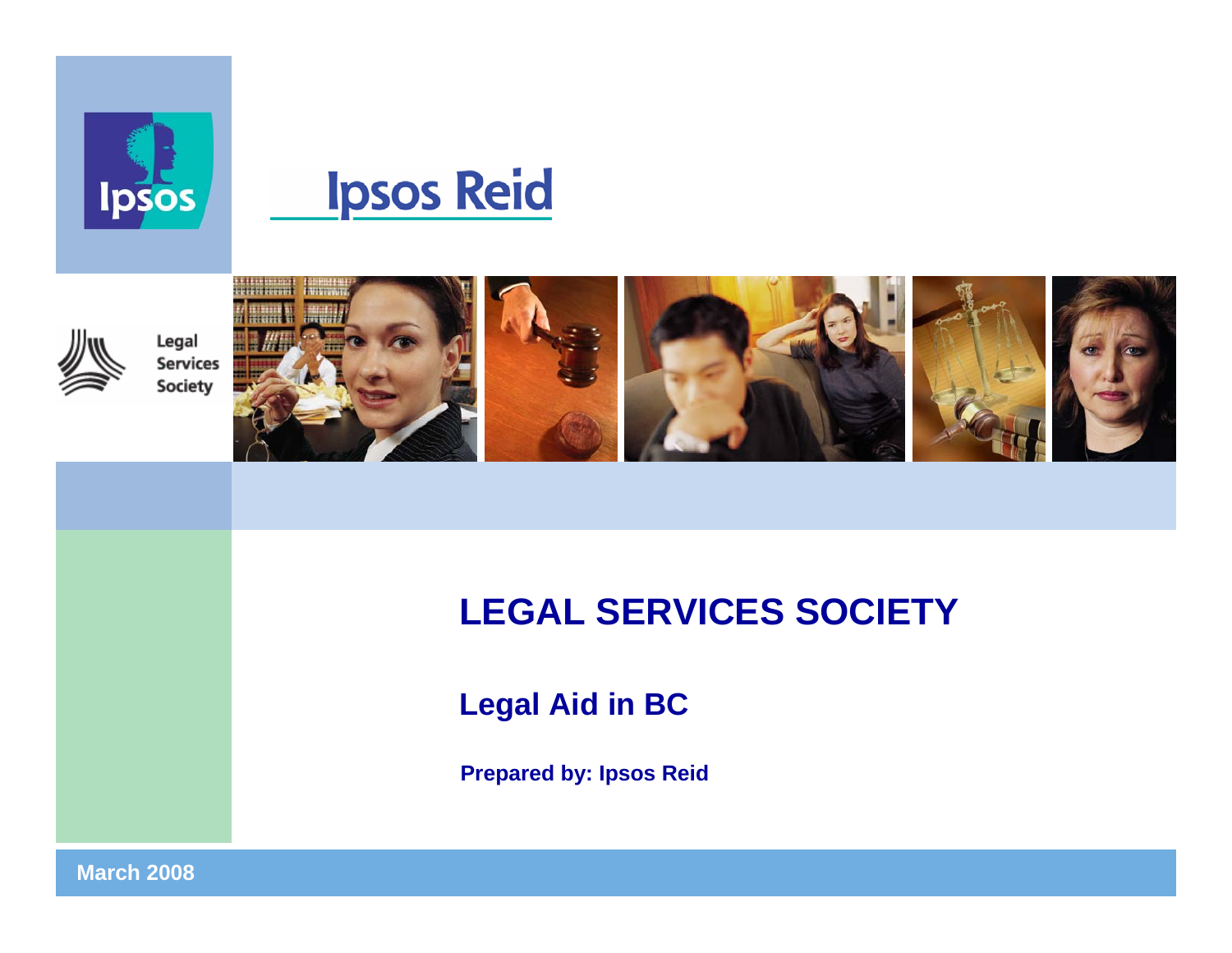

#### **Methodology**

- ♦ A series of questions added to the *BC Reid Express* provincial omnibus survey for March, 2008.
- ♦ Fieldwork conducted March 4<sup>th</sup> to 10<sup>th</sup>, 2008 by telephone.
- ♦ Survey results weighted to 2006 Census data by age and gender within region.
- ♦ RDD dialling, random selection of respondents at the household level.
- ♦ Methodology used in the 2008 research is identical to that conducted in 2005 and 2006. Comparisons to the 2005 and 2006 results are provided.
- ♦ Respondents screened to exclude people who are, or who live with, someone who is closely related to a Legal Services Society employee or a lawyer who provides legal aid services. This resulted in a net of 730 respondents
- ♦ Margin of error  $\pm 3.6\%$ , 19 times out of 20 on a base of 730 people.

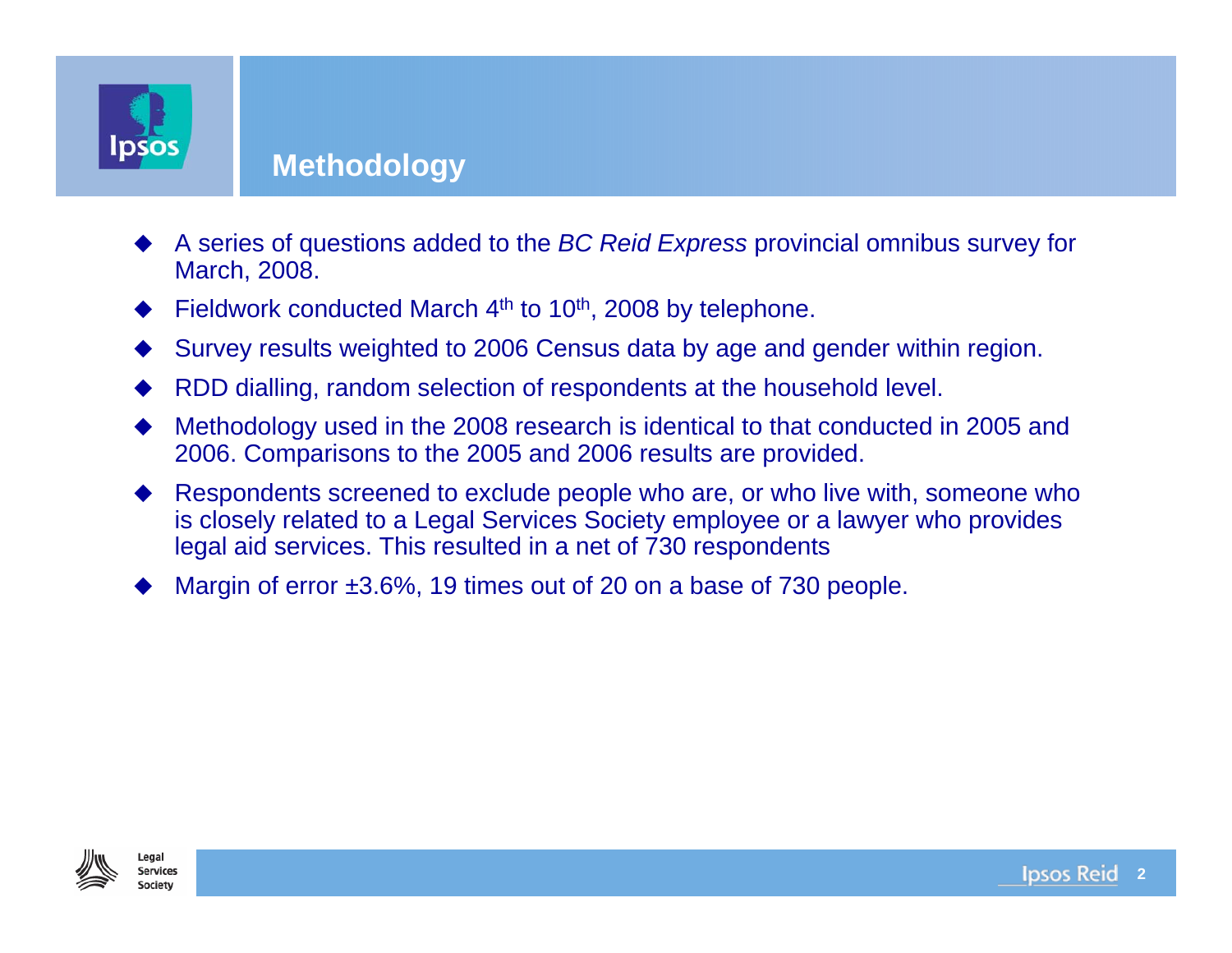

#### **Summary of Findings**

- ♦ Most British Columbians are aware that legal aid is available in BC for people with low incomes. In fact, 85% of people say they know this. This figure is a little higher in the Lower Mainland (87%) than on Vancouver Island (83%). Nevertheless, awareness is relatively high across the province with awareness highest amongst those 35 years of age or more (90%).
- ♦ British Columbians are most aware of legal aid when it comes to criminal law matters. Almost nine-in-ten (89%) say they knew that it's available in criminal law cases. This is considerably higher than for family law matters (75%), immigration/refugee matters (55%) and other civil law matters (54%).
- ◆ People were also asked to rate how available legal aid is in different cases. Responses here are mixed. For the most part, legal aid is perceived to be either readily or somewhat available in criminal law, family law, immigration/refugee law and other civil matters. However, the most common responses in each case are in the "somewhat available" category. In other words, the legal aid is available, but could be more available. One area that stands out over the others is the availability of legal aid when it comes to family law matters. Twenty-eight percent of British Columbians feel that legal aid is not adequately available when it comes to family law matters.
- ♦ Support for legal aid services in BC remains very high. Ninety-three percent of British Columbians say that they support legal aid, with 61% saying they strongly support it, up from 54% in 2006. Just 6% of people say they oppose legal aid. Support for legal aid is broad-based across all regions and demographic groups.

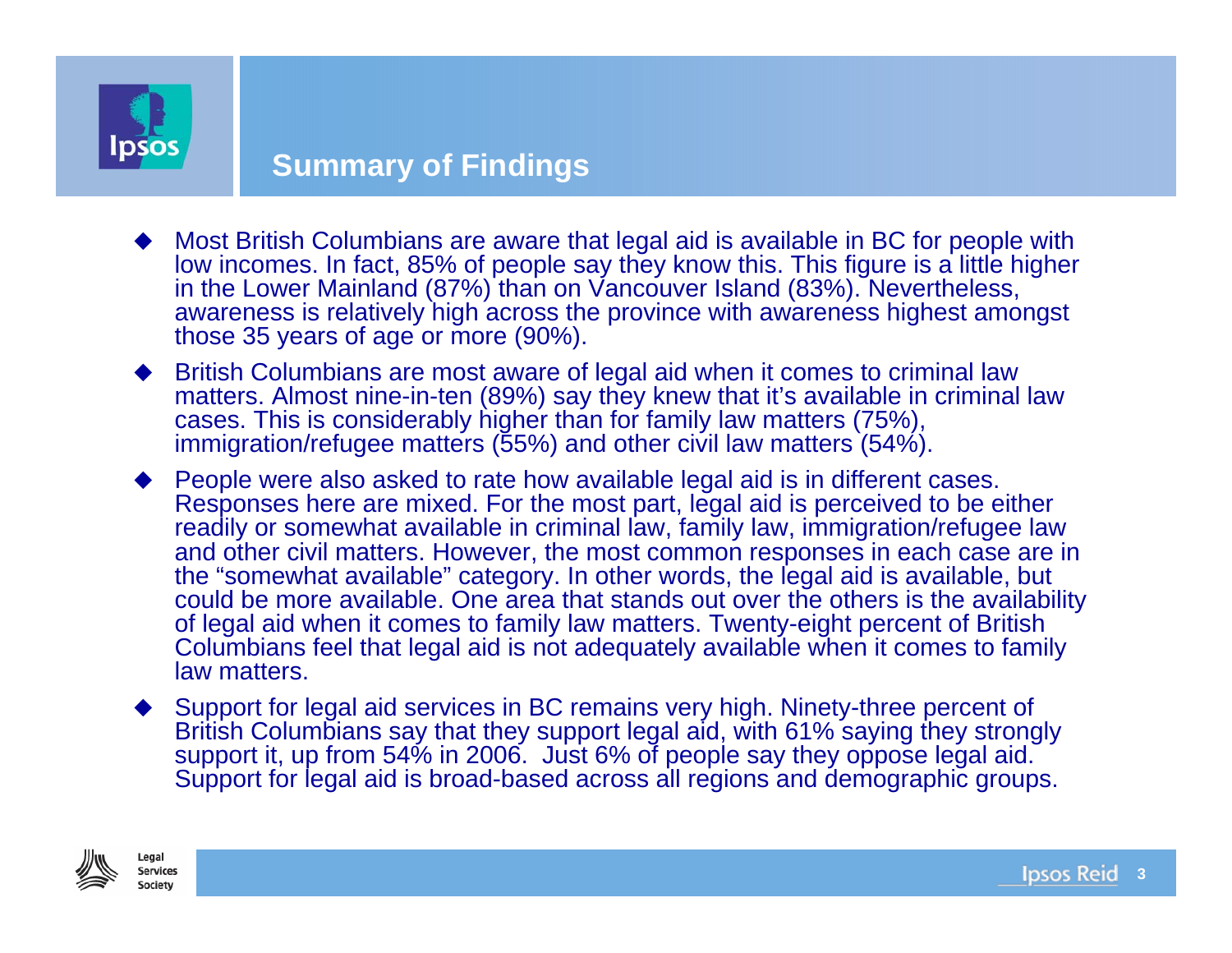

#### **Summary of Findings (cont'd)**

- ♦ British Columbians generally agree that legal aid for low income people is important in all types of cases, but particularly in family court with 96% saying it is very or somewhat important. Ninety-four percent of people say legal aid is important in criminal court, 93% say it's important for other civil/legal proceedings, while 85% say it's important for immigration/refugee hearings.
- ♦ Just over one-half of British Columbians (53%) say that they believe legal aid services are not adequately funded. This compares with 36% who say that they are either adequately funded or over-funded, while the remaining 11% say they don't know.
- There is a fundamental belief in BC that everyone should have the right to access the justice system. Just 2% of people disagree with this idea. This is relatively unchanged over the 3 different years of this research. There is a little less agreement with the idea of the government giving legal aid the same priority as health care, education, welfare and child protection. Still, 78% of British Columbians feel that legal aid should get the same funding priority as these other social services. Just 21% disagree with this idea.
- When asked for ways in which legal aid services could be improved, the most common suggestion is for funding to be increased (25% give this response). This is followed by providing improved accessibility for all people (19%) and educating people about legal aid (12%).

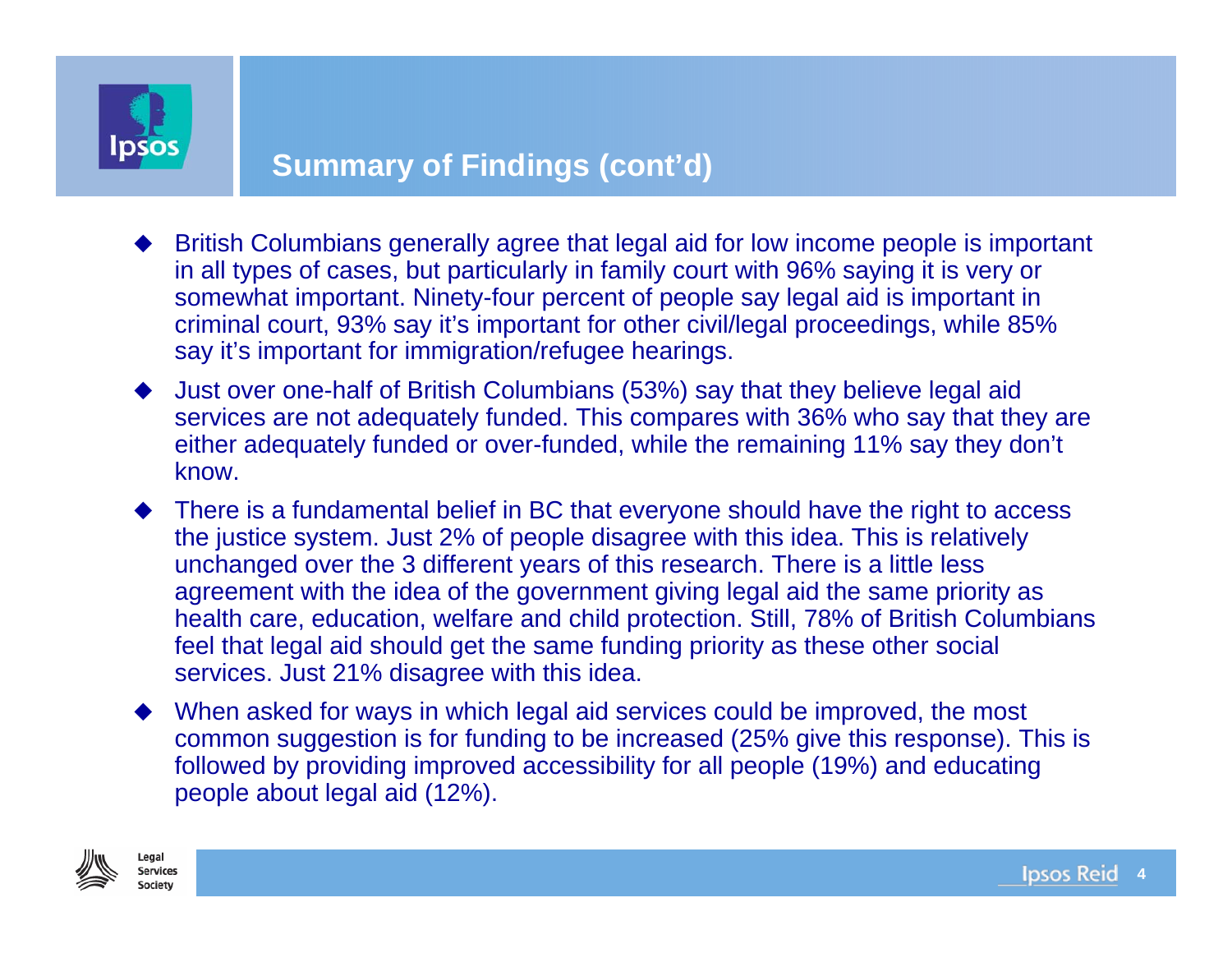

*"I would like to ask you a few questions about legal aid. First of all, are you aware that there are legal aid services in BC for people with low incomes?"*



**5**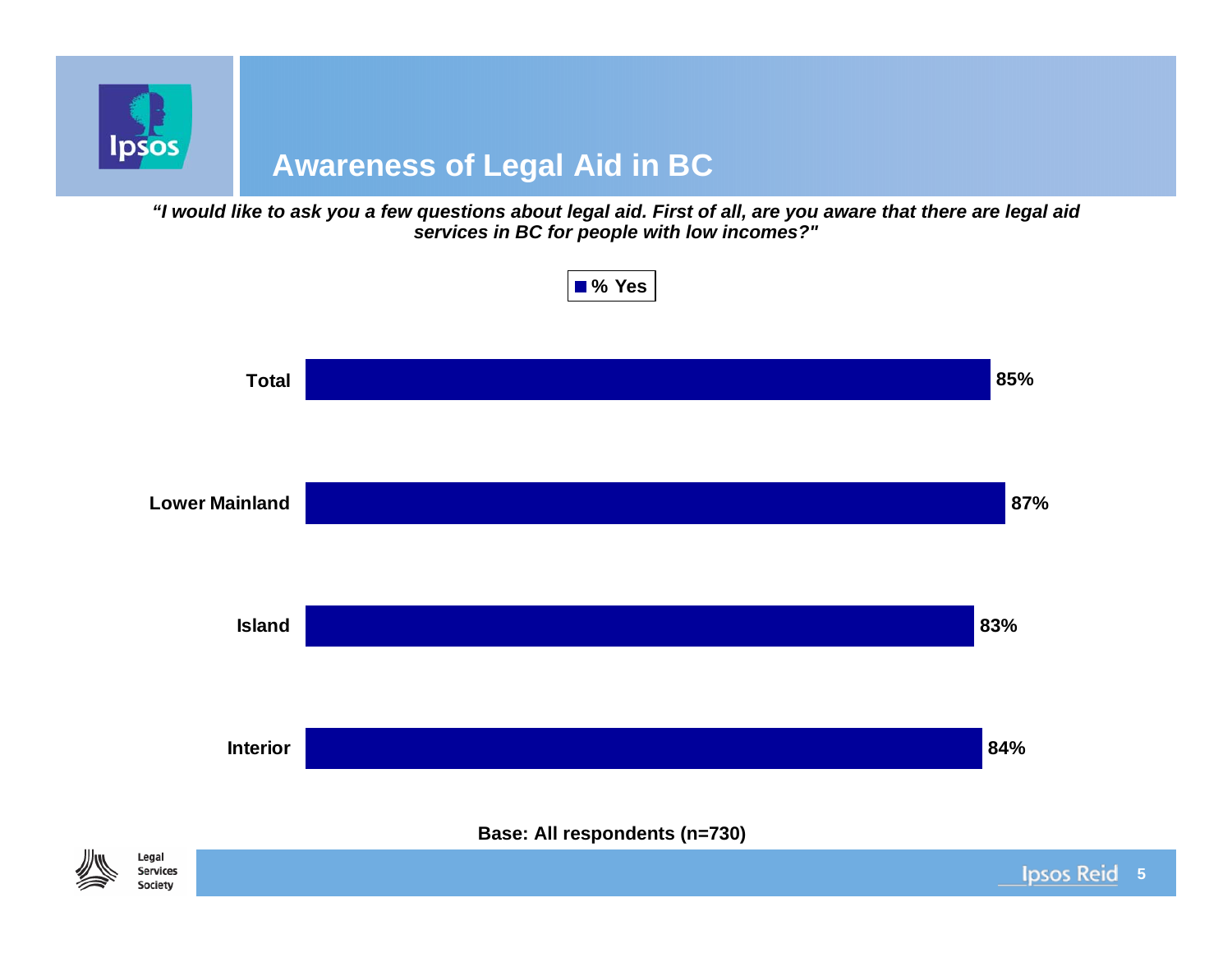

### **Awareness of Legal Aid in Different Types of Cases**

*"Did you know that legal aid services are available for people facing criminal law/family law/immigration refugee/other civil law matters?"*

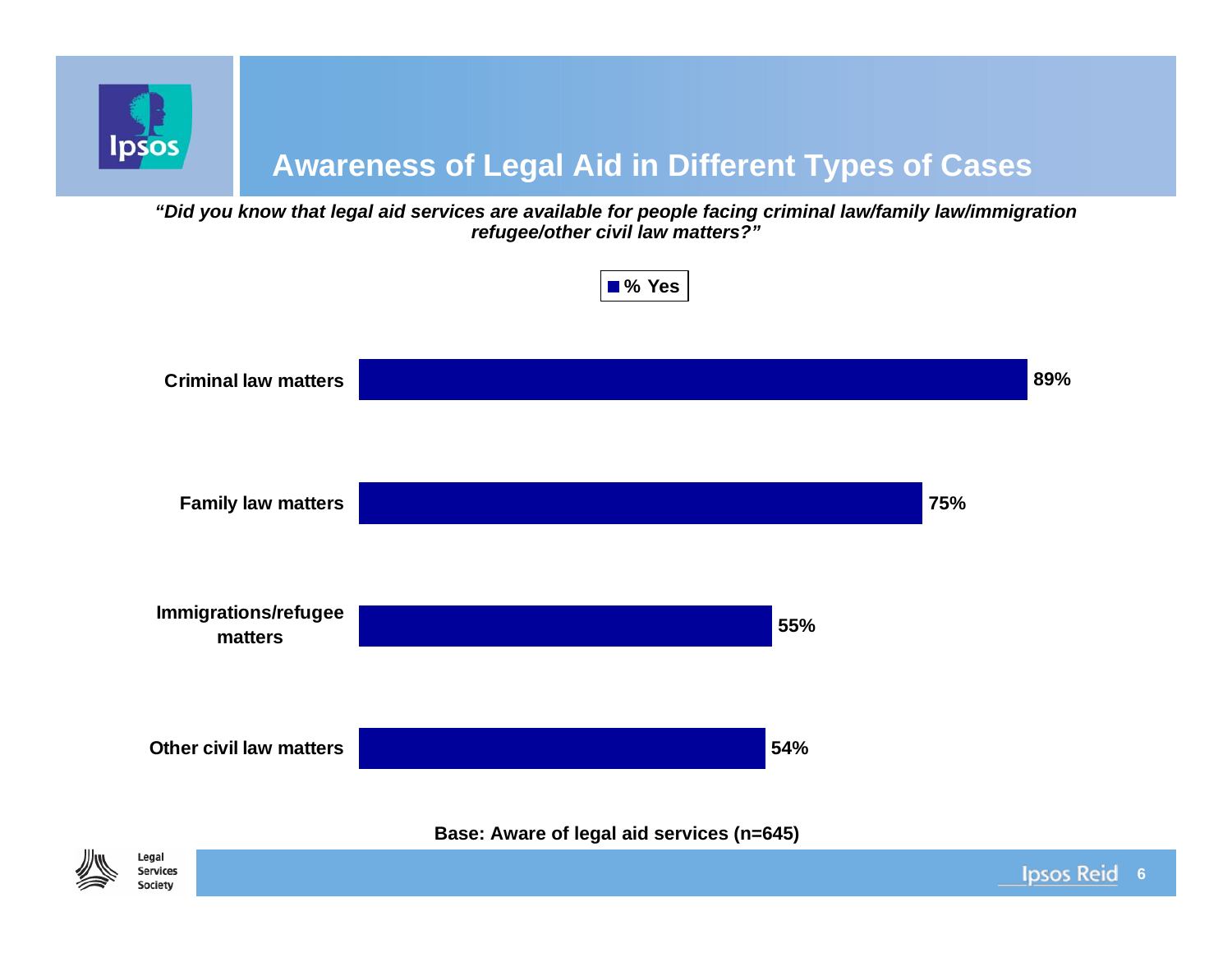

*"Overall, for those who need it, would you say that legal aid in BC is readily available, somewhat available, or not adequately available when it comes to criminal law/family law/immigration refugee/other civil law?"*



**Base: Aware that legal aid services are available for each area of law**



**Ipsos Reid 7**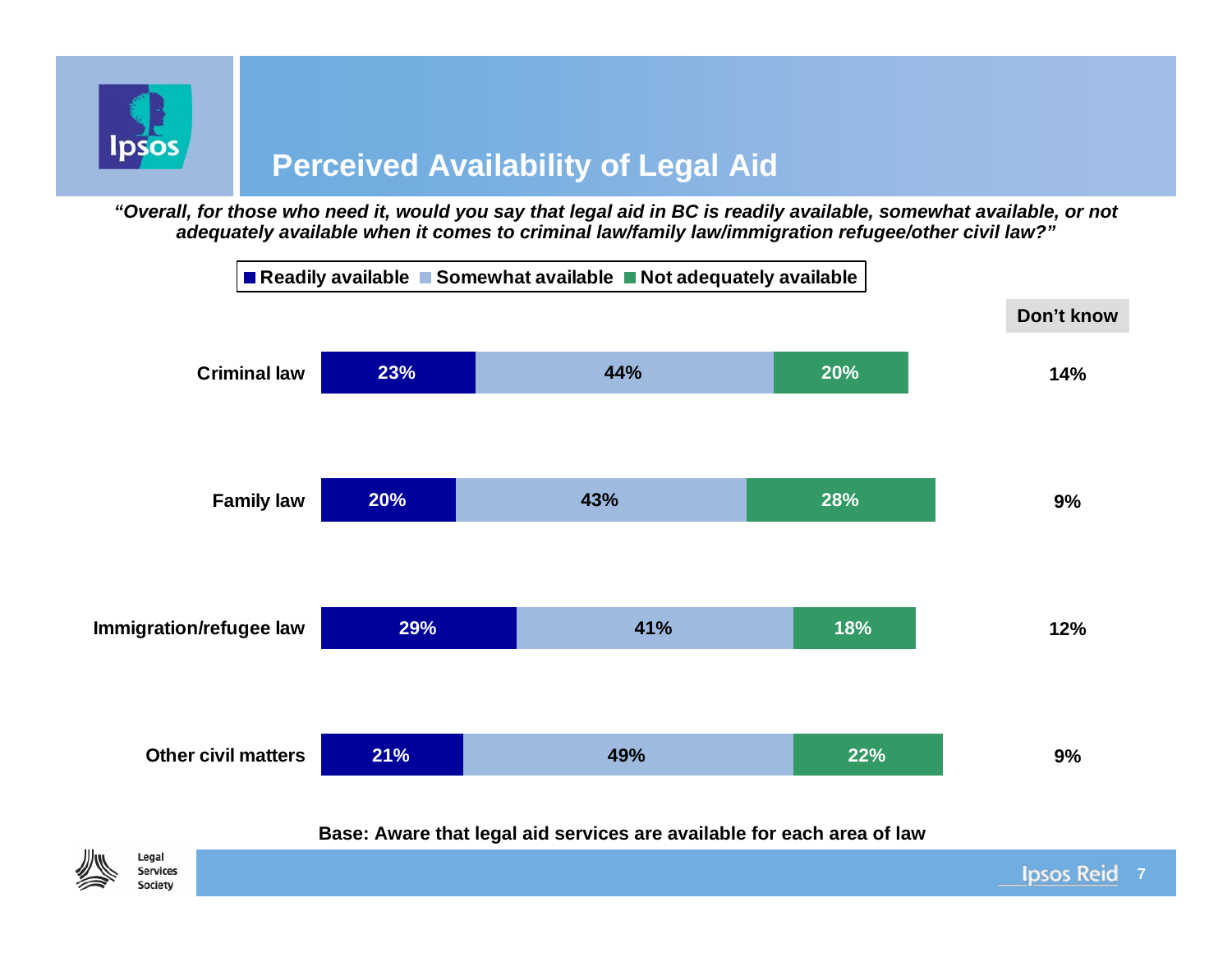

#### **Support/Oppose Legal Aid Services**

*"As you may already know, legal aid services provide low income people with legal information, advice, and/or representation in court. This can include providing them with a self-help kit, giving them a few hours of legal advice, or paying a lawyer to represent them in court for serious family, criminal, or immigration/refugee problems. Knowing this, to what extent do you support or oppose legal aid services?"*



**Base: All respondents (n=763 in 2005 / n=745 in 2006, n=730 in 2008)**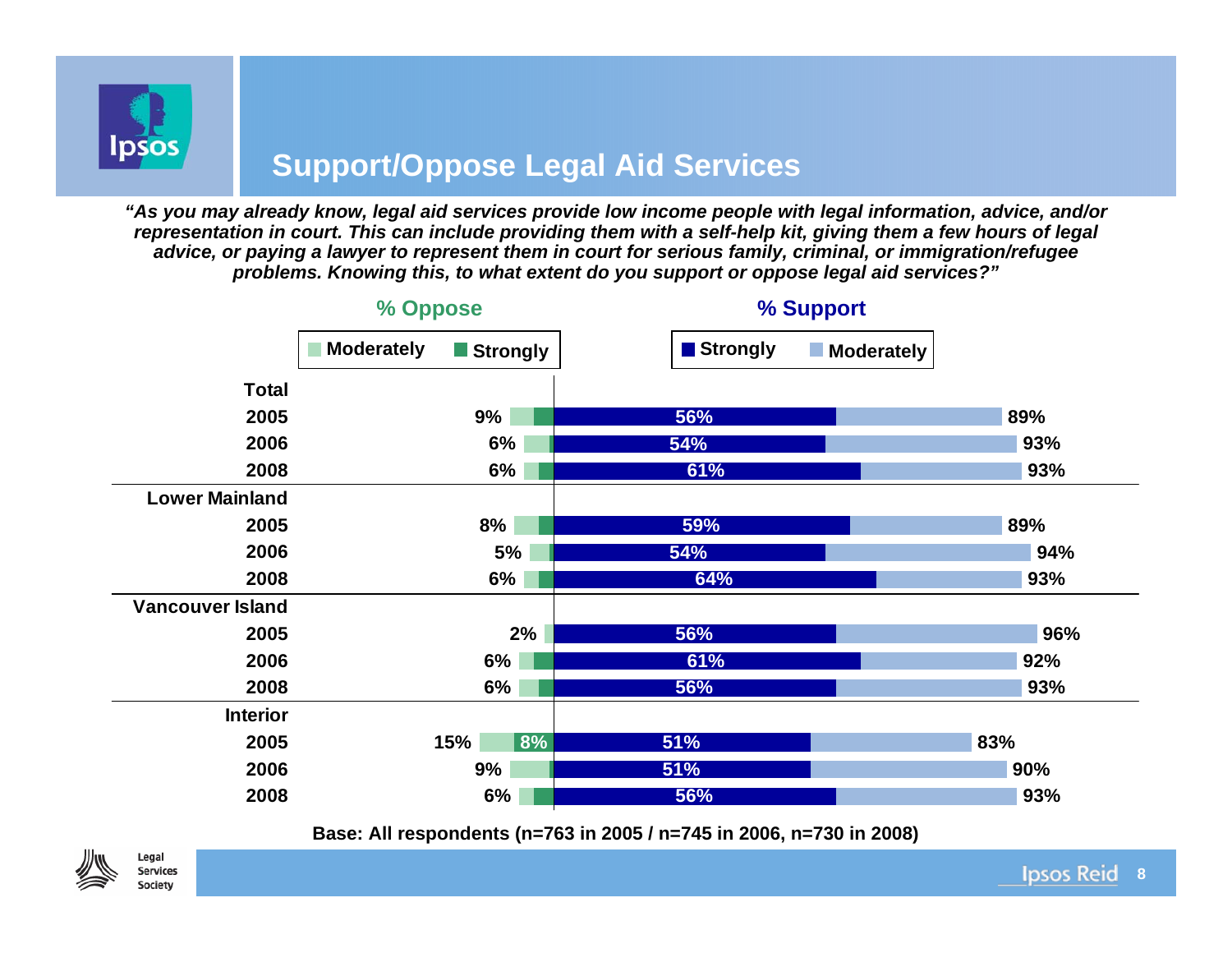

#### **Importance of Fairness in the Justice System**

*"In your opinion, how important is it to fairness in the justice system for BC to provide low income people with legal aid in …?"*

| % Not Important               |                           | % Important               |     |
|-------------------------------|---------------------------|---------------------------|-----|
| Not very                      | $\blacksquare$ Not at all | <b>N</b> Very<br>Somewhat |     |
| <b>Family court</b>           |                           |                           |     |
| 2005                          | 5%                        | 73%                       | 94% |
| 2006                          | 4%                        | 71%                       | 95% |
| 2008                          | 4%                        | 77%                       | 96% |
| Other civil legal proceedings |                           |                           |     |
| 2005                          | 8%                        | 54%                       | 91% |
| 2006                          | 8%                        | 54%                       | 91% |
| 2008                          | 6%                        | 58%                       | 93% |
| <b>Criminal court</b>         |                           |                           |     |
| 2005                          | 7%                        | 59%                       | 91% |
| 2006                          | 6%                        | 61%                       | 93% |
| 2008                          | 5%                        | 69%                       | 94% |
| Immigration/refugee hearings  |                           |                           |     |
| 2005                          | 7%<br>15%                 | 46%                       | 83% |
| 2006                          | 10%                       | 53%                       | 89% |
| 2008                          | 14%<br>7%                 | 59%                       | 85% |

**Base: All respondents (n=763 in 2005 / n=745 in 2006, n=730 in 2008)**

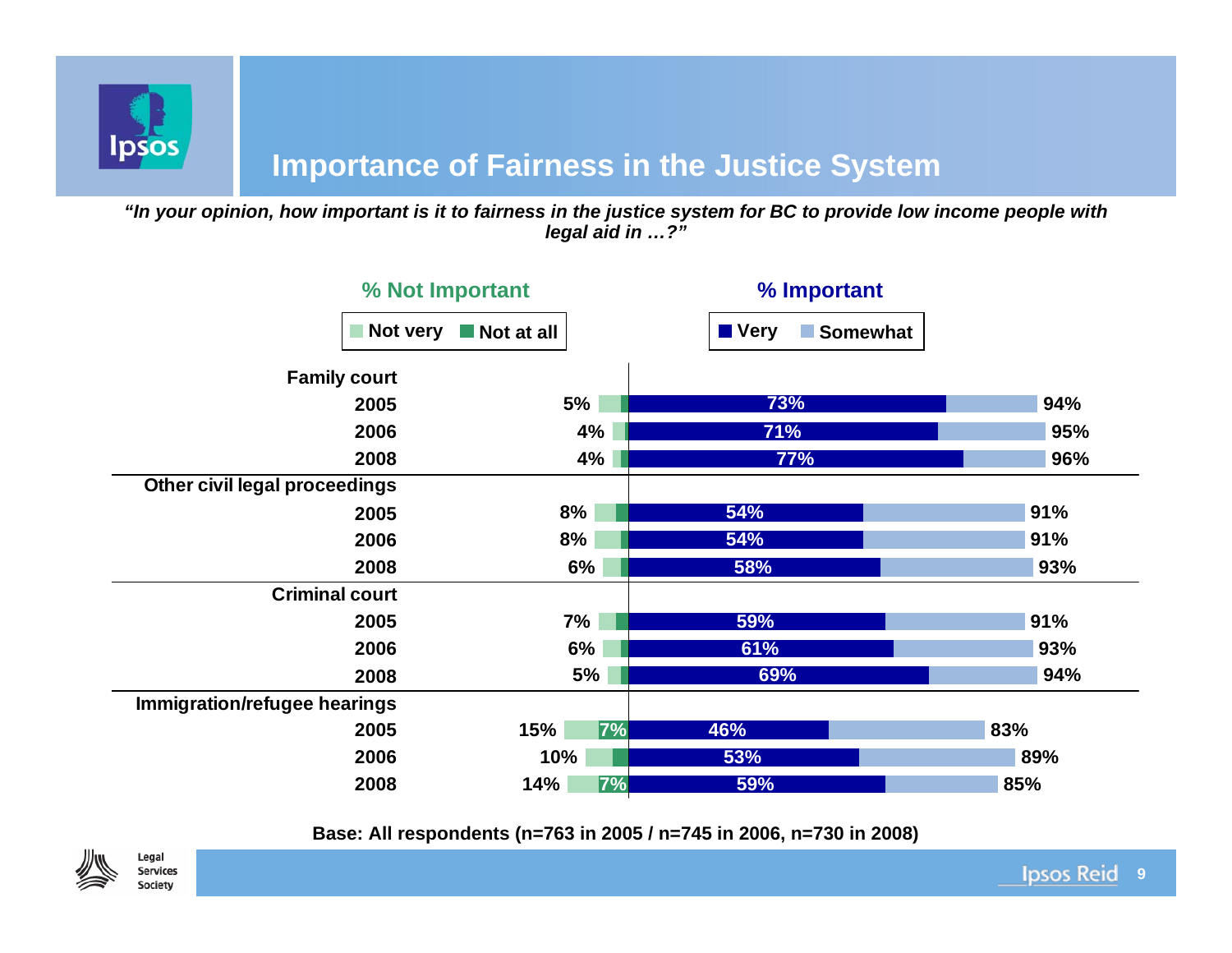

## **State of Legal Aid Services in BC**

*"Based on anything you may have read, heard, or seen, would you say that legal aid services in British Columbia are …?"*

| 5%<br>32%  | 51% | 12%                                                                                    |
|------------|-----|----------------------------------------------------------------------------------------|
| 5%<br>32%  | 50% | 13%                                                                                    |
| 5% <br>31% | 53% | 11%                                                                                    |
|            |     |                                                                                        |
| 5% <br>32% | 49% | 13%                                                                                    |
| 4%<br>34%  | 50% | 12%                                                                                    |
| 5%<br>30%  | 54% | 11%                                                                                    |
|            |     |                                                                                        |
| 5%<br>42%  | 48% | 6%                                                                                     |
| 5%<br>25%  | 52% | 18%                                                                                    |
| 5%<br>36%  | 52% | 7%                                                                                     |
|            |     |                                                                                        |
| 6%<br>24%  | 57% | 13%                                                                                    |
| 34%<br>7%  | 48% | 11%                                                                                    |
| 7%<br>28%  | 51% | 14%                                                                                    |
|            |     | ■ More than adequately funded ■ Adequately funded ■ Not adequately funded ■ Don't know |

**Base: All respondents (n=763 in 2005 / n=745 in 2006, n=730 in 2008)**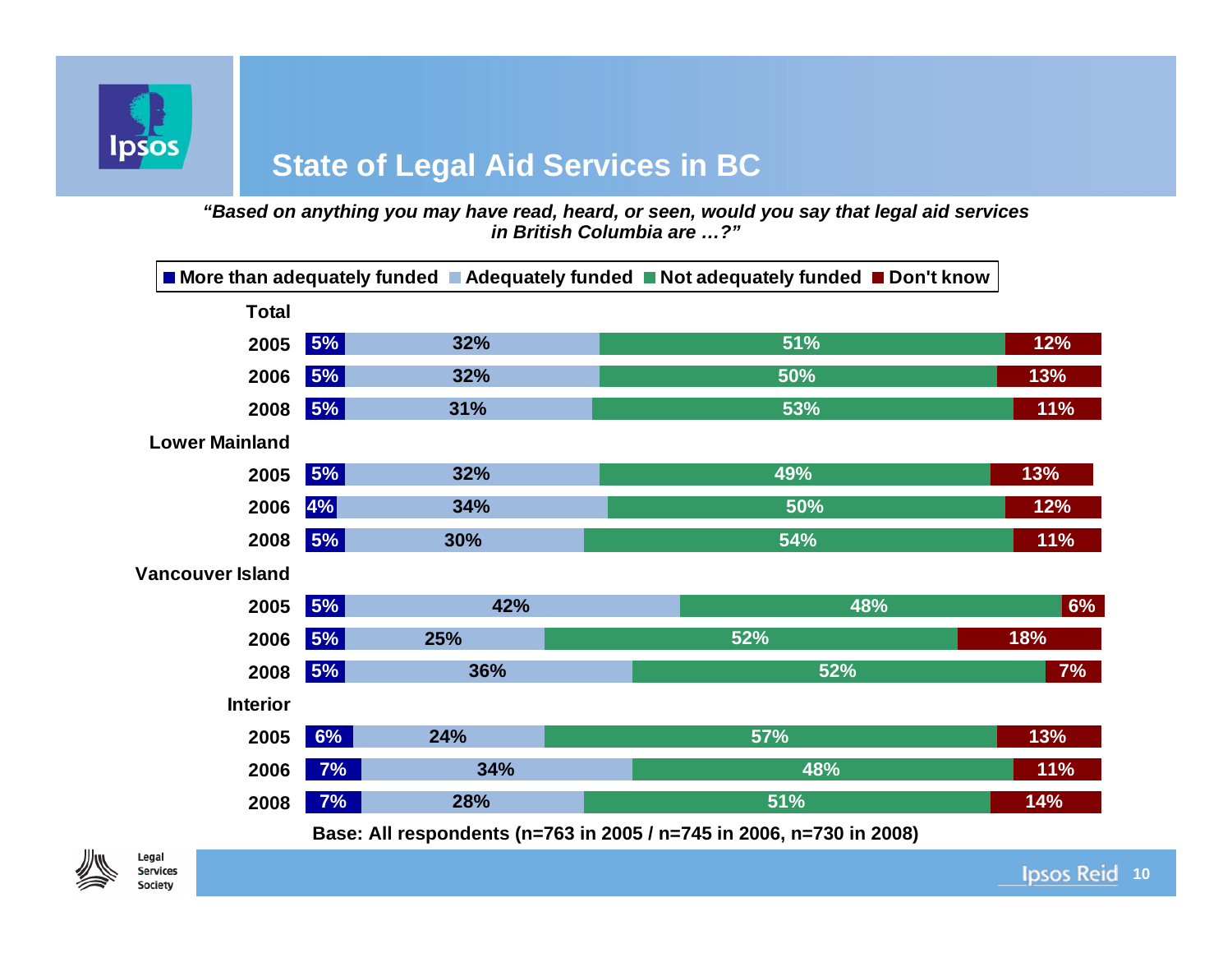

*"Would you agree or disagree with the following statement …? Would that be strongly or moderately?"*



#### **Base: All respondents (n=763 in 2005 / n=745 in 2006, n=730 in 2008)**



**pso**